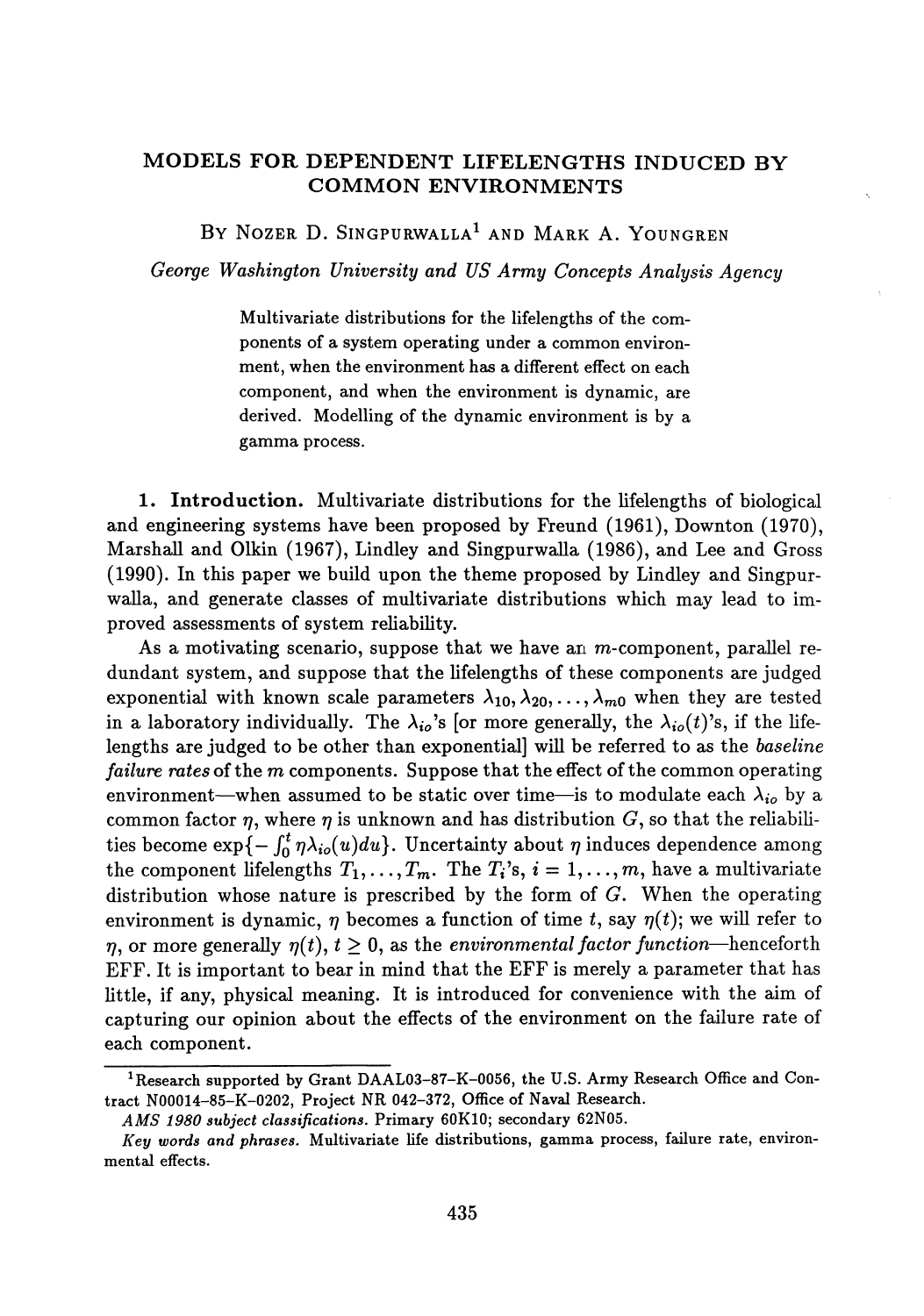When  $m = 2$ ,  $\eta(t) = \eta$  and *G* is a gamma distribution with scale  $\beta$  and shape ,  $T_1$  and  $T_2$  will have a bivariate Pareto distribution (Johnson and Kotz [1972] p. 285) with a joint survival function

$$
(1) \qquad \bar{F}(t_1, t_2) \stackrel{\text{def}}{=} P(T_1 > t_1, T_2 > t_2) = \left(\frac{\beta}{\lambda_{10} t_1 + \lambda_{20} t_2 + \beta}\right)^{\alpha}, \quad t_1, t_2 > 0.
$$

The above distribution, which can be transformed to a bivariate logistic distribu tion, was motivated by Lindley and Singpurwalla; it can be shown to be a special case of the Dirichlet distribution. Currit and Singpurwalla (1988) compared the behavior of  $\bar{F}(t_1,t_2)$  with  $\exp(-(\lambda_{10} t_1 + \lambda_{20} t_2)),$  the survival function obtained un  $\det$  the assumption that  $T_1$  and  $T_2$  are independent and exponentially distributed with parameters  $\lambda_{10}$  and  $\lambda_{20}$ , respectively, and showed that the two could lead to drastically different results. The aim of this paper is to consider extensions of (1) along the several lines described below.

**2. Multiple Environmental Factor Functions with Dependence.** A natural way to expand upon the previous theme is to assume that each  $\lambda_{io}$  is modulated by  $\eta_i$ ,  $i = 1, ..., m$ , and that the uncertainty about the  $\eta_i$ 's is de scribed by a meaningful multivariate distribution. Dependencies between the  $\eta_i$ 's can be motivated when some factors which constitute the environment—such as temperature—may have an identical effect on all the components, whereas the other factors—such as humidity—may have different effects on the different com ponents. A plausible model for describing dependencies among the  $\eta_i$ 's is due to Cherian (1941) and David and Fix (1961)—henceforth C-D-F.

Let  $m = 2$  and assume that  $\eta_i = X_0 + X_i$ ,  $i = 1, 2$ , where the random quantity *Xo* captures the contribution of the common factors on both the components, and *Xi* captures the contribution of the other factors on component *i.* In the C-D-F model,  $X_0, \; X_1$  and  $X_2$  are assumed to be independent, each having a gamma distribution with scale (shape) parameter  $\beta_i(\alpha_i)$ ,  $i = 0, 1, 2$ , respectively. Clearly,  $\eta_1$  and  $\eta_2$  are dependent and have a joint density which may be easily derived (see Johnson and Kotz (1972), pp. 216-220).

It is easy to verify that under the above scenario,

$$
(2) \quad \bar{F}_{\text{CDF}}(t_1, t_2) = \left(\frac{\beta_0}{\lambda_{10}t_1 + \lambda_{20}t_2 + \beta_0}\right)^{\alpha_0} \Pi_{i=1}^2 \left(\frac{\beta_i}{\lambda_{10}t_i + \beta_i}\right)^{\alpha_i}, \quad t_1, t_2 > 0.
$$

*2.1. Inequalities for Survival Functions with Increasing Degrees of Dependence.* The nature of the dependence between  $T_1$  and  $T_2$  depends on the dependence between  $\eta_1$  and  $\eta_2$ . In the case of (1),  $\eta_1 = \eta_2 = \eta$  and so the dependence between  $\eta_1$  and  $\eta_2$  is the strongest possible. The C–D–F case and the independent case are increasingly less dependent. To facilitate the construction of three pairs of random quantities  $(\eta_1,\eta_2), (\eta_1,\eta_2')$  and  $(\eta_1,\eta_2')$  with decreasing degrees of dependence, four mutually independent random quantities  $X_0$ ,  $X'_0$ ,  $X_1$  and  $X'_1$  are introduced with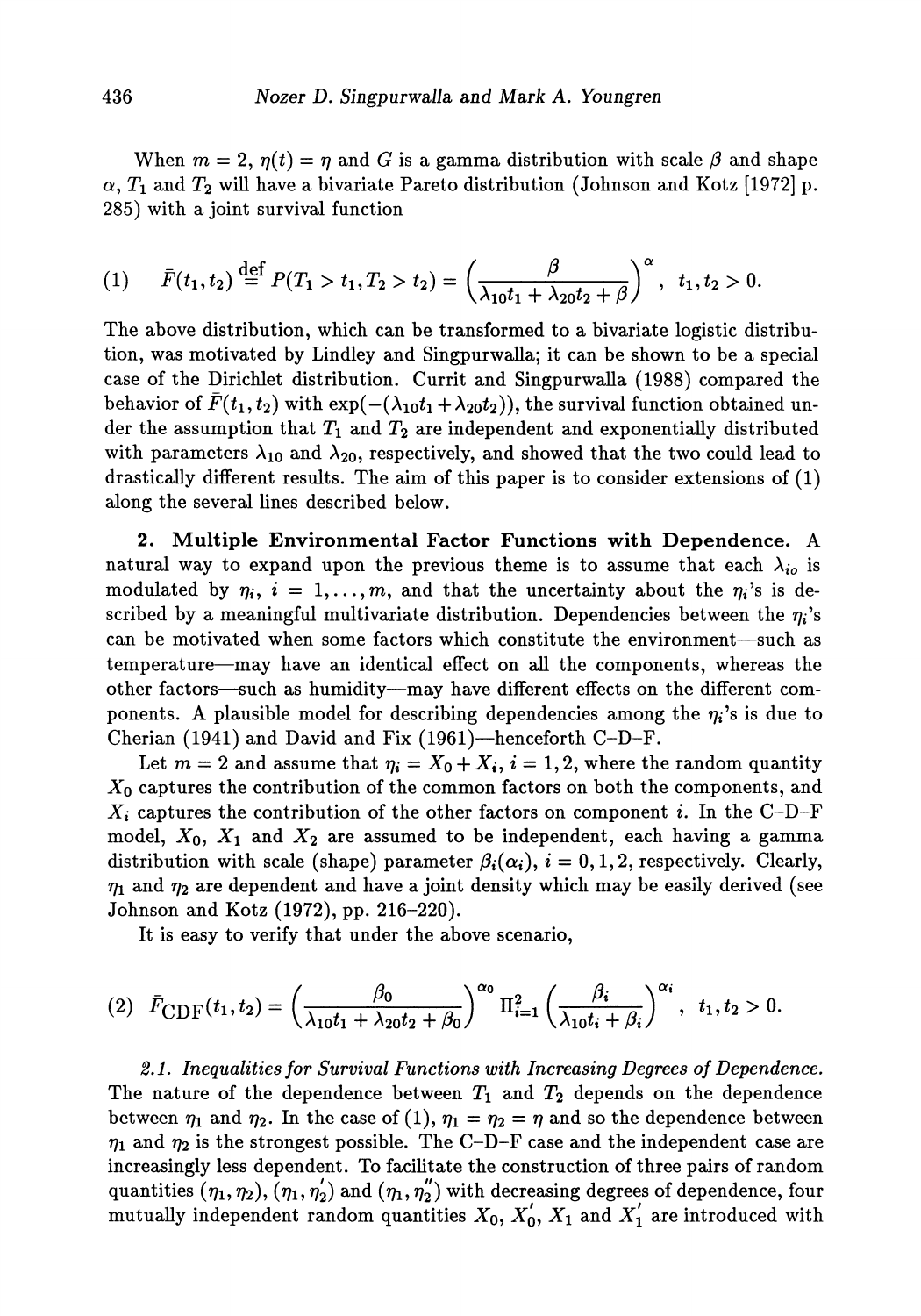$X_0$   $(X_1) \triangleq X_0(X_1)$ , where the notation " $X \triangleq Y$ " indicates that X has the same distribution as Y. Let  $\eta_1 = \eta_2 = X_0 + X_1$ ,  $\eta'_2 = X_0 + X'_1$  and  $\eta''_2 = X'_0 + X'_1$ and suppose that  $X_i$  and  $X'_i$  have a gamma distribution with shape  $\alpha_i$  and scale *β<sub>i</sub>*,  $i = 0, 1$ . Clearly,  $η_2 = η_2 = η_2$  but the pairs  $(η_1, η_2)$ ,  $(η_1, η_2')$ ,  $(η_1, η_2'')$  ar increasingly less dependent.

It is now easy to verify that the pair  $(\eta_1, \eta_2)$  [where  $\eta_1$  and  $\eta_2$  are identical] will result in the bivariate survival function of the form given by (1); specifically

$$
\bar{F}_{\text{LS}}(t_1, t_2) = \Pi_{i=0}^1 \left( \frac{\beta_i}{\beta_i + \lambda_{10} t_1 + \lambda_{20} t_2} \right)^{\alpha_i}, t_1, t_2 \geq 0.
$$

When  $\alpha_1 = \alpha_2$ , the pair  $(\eta_1, \eta_2')$  will lead to the bivariate survival function (2), which because of its derivation via the C-D-F distribution will be denoted  $\bar{F}_{\text{CDF}}(t_1, t_2)$ . Finally, since  $\eta_1$  and  $\eta_2^{''}$  are independent, the resulting survival function is

$$
\bar{F}_I(t_1, t_2) = \Pi_{\ell=1}^2 \left( \frac{\beta_0}{\beta_0 + \lambda_{\ell 0} t_{\ell}} \right)^{\alpha_0} \Pi_{m=1}^2 \left( \frac{\beta_1}{\beta_1 + \lambda_{m0} t_m} \right)^{\alpha_1}, t_1, t_2 \ge 0.
$$

Let  $\lq (X_1,Y_1) \stackrel{\textstyle <}{\textstyle >} (X_2,Y_2)^n$  denote the fact that the pair  $(X_1,Y_1)$  is more depen dent than the pair  $(X_2, Y_2)$ . Then, by construction,  $(\eta_1, \eta_2) \stackrel{D}{>} (\eta_1, \eta_2') \stackrel{D}{>} (\eta_1, \eta_2'')$ , and now it is easy to verify

THEOREM 2.1.

$$
\bar{F}_I(t_1, t_2) < \bar{F}_{\text{CDF}}(t_1, t_2) < \bar{F}_{\text{LS}}(t_1, t_2), \text{ for } t_1, t_2 > 0.
$$

Thus, for any fixed  $t_1, t_2 > 0$ , the bivariate survival function of 2 component parallel redundant systems increases as the degree of dependence between their EFF's increases. The inequality generalizes for the case of *m* components. When we set  $t_1 = t_2 = \ldots = t_m$ , we obtain inequalities for the system reliability function of series systems.

**3. Dependencies Induced By Dynamic Environments.** The material in the previous two sections assumed that the EFF is constant over time, so that  $\eta_i(t) = \eta_i, i = 1, \ldots, m$ . This assumption is not meaningful when the environment is dynamic as is often the case. As a starting scenario, suppose that  $\eta_i(t) = \eta(t)$ ,  $t > 0$  and  $i = 1, \ldots, m$ , and suppose that our uncertainty about  $\eta(t)$  is described by a continuous time stochastic process, called the *gamma process.* The gamma process for the EFF produces useful results, and can be motivated as the limit of a piece wise constant EFF with independent gamma distributed innovations.

*3.1. Motivating the Gamma Process.* Suppose that  $\eta(t)$  is a piecewise constant right continuous function over specified time intervals  $[t_j, t_{j+1}), j = 0, 1, \ldots$ , where  $t_0 \equiv 0$ . Specifically, let  $\eta(t) = \eta_j, \, t \in [t_j, t_{j+1}),$  with the  $\eta_j$ 's unknown. Suppose that the environment is composed of a known number of at most  $s + 1$  distinct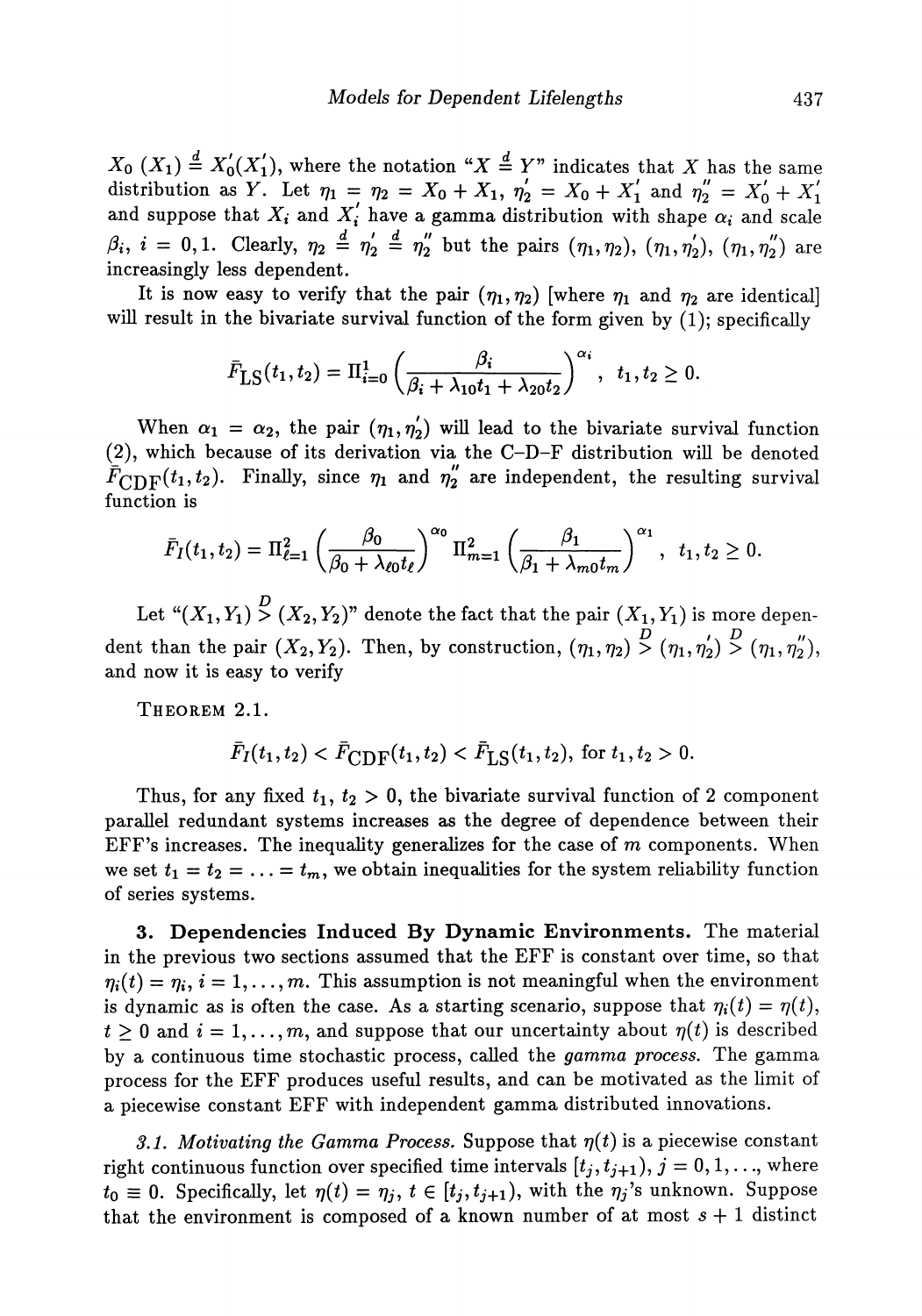stresses, each having the same effect on all the  $m$  components, with the  $k$ -th stress contributing an innovation  $C_k$  to  $\eta_i$ . The parameter  $\eta_i$  changes to  $\eta_{i+1}$  when one or more of the innovations  $C_k$  appears or disappears. Suppose further that the effects of the innovations  $C_k$  are additive, so that  $\eta_j = \sum_{k=0}^s I_k(t_j)C_k$ ,  $j=0,1,...,$ where  $I_k(t_j) = 1$ , if the k-th stress is present in  $[t_j, t_{j+1})$ , and is 0 otherwise. The innovations  $C_k$  and the variables  $I_k(t_j)$  are assumed to be mutually independent for all  $j = 0,1,...$  and all  $k = 0,1,...,s$ . If  $N_j$ , the number of stresses during  $[t_i, t_{i+1})$  is known, but their identities are unknown, and if each  $C_k$  is assumed to have a gamma distribution with parameters  $\alpha$  and  $\beta$ , then the  $\eta_j$ 's are independent gamma distributed variables with parameter  $N_j \alpha$  and  $\beta$ . It can now be shown [cf. Youngren (1988), p. 54], that in the limit, as  $\Delta t_j \stackrel{{\mathrm {def}}}{=} (t_{j+1}\!-\!t_j)\to 0,$  the cumulative failure rate of the *i*-th component at time  $t, 0 \le t_n < t \le t_{n+1}$ , is a gamma process. We denote the cumulative failure rate of the *i*-th component as

$$
\Lambda_i(t) = \lambda_{io} \left[ \sum_{j=0}^{n-1} \eta_j(t_{j+1} - t_j) + \eta_n(t - t_n) \right];
$$

recall that  $\lambda_{io}$  is the baseline failure rate of the *i*-th component.

Instead of assuming that the  $\eta_j$ 's are independent as is done above, suppose that the  $\eta_j$ 's have a time dependent structure as follows. Let

$$
I_k(t_j) = 0, 0 \le j < k, \quad j = 0, 1, \ldots, j; \\
= 1, j \ge k, \qquad k = 0, 1, \ldots, s; \text{ then}
$$

 $\eta_j = \sum_{k=0}^j C_k$ , and if one's uncertainty about the  $C_k$ 's is described via a gamma distribution with parameters  $\alpha_i$  and  $\beta$ , then here again it can be shown [cf. Youngren (1988), p. 60], that when  $\Delta t_j \to 0$ ,  $\eta(t)$  is a gamma process for any  $t \geq 0$ .

*3.2. Preliminaries on Gamma Processes.* The gamma process is nonnegative, nondecreasing in time and possesses independent increments. It has been studied by Ferguson and Klass (1972), £inlar (1980), and Dykstra and Laud (1981); the use of gamma processes in survival analysis is primarily due to Ferguson (1973), Ferguson and Phadia (1979), and Kalbfleisch (1978).

DEFINITION 3.1. Let  $\alpha(t)$  be a nondecreasing left-continuous real valued function on  $[0,\infty)$  with  $\alpha(0) = 0$ , and let  $\beta \in (0,\infty)$ . A stochastic process  $(Y(t), t \ge 0)$  is said to be a *gamma process* with parameters  $\alpha(t)$  and  $\beta$ , denoted  $\overset{\sim}{\mathbf{H}}\left(Y(t)\in\overline{G}_{pr}(\alpha(t),\beta)^{n},\text{if:}\right)$ 

- 1.  $Y(0) = 0$
- 2. *Y(t)* has independent increments, and
- 3.  $Y(t) Y(s) \sim \gamma(\alpha(t) \alpha(s), \frac{1}{\beta})$  for any  $0 \leq s \leq t$ .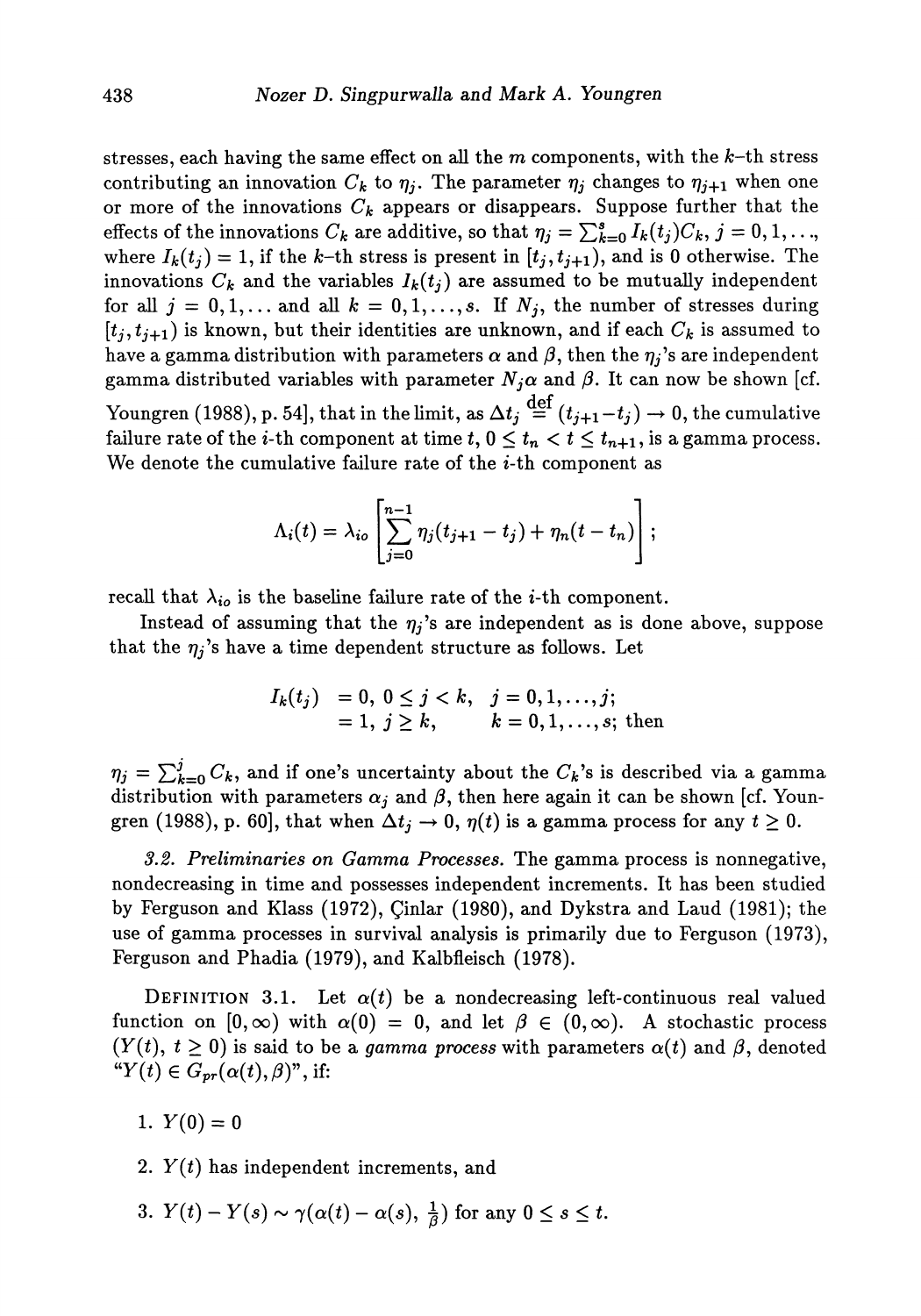Dykstra and Laud (1981) extend the gamma process to include a time-varying scale parameter *β(t).*

DEFINITION 3.2. Let  $\beta(t)$ ,  $t \geq 0$  be a positive right-continuous real valued function, and let  $Y(t) \in G_{pr}(\alpha(t),1)$ . The process  $Z(t) \stackrel{\text{def}}{=} \int_0^t \beta(s) dY(s)$  is an  $\emph{extended gamma process}$  denoted  $\emph{``}Z(t) \in G_{pr}(\alpha(t),\beta(t)).$ "

Note that the gamma process is a special case of the extended gamma process, where  $\beta(t) = \beta$   $\forall t$ .

Dykstra and Laud (1981) give the following properties of the extended gamma process. Let  $Z(t) \in G_{pr}(\alpha(t), \beta(t))$ . Then

$$
E[Z(t)] = \int_0^t \beta(u) d\alpha(u), \quad \text{Var}[Z(t)] = \int_0^t \beta^2(u) d\alpha(u), \text{ and}
$$

$$
G_{Z(t)}^*(s) = \exp\left[-\int_0^t \log(1 + s\beta(u)) d\alpha(u)\right], \quad s > 0,
$$

where  $G^*_{Z(t)}$  is the Laplace Stieltjes transform (LST) of the distribution of  $Z(t)$ .

*3.3. Modelling the EFF as a Gamma Process.* Suppose that *η(t)* is described by a gamma process with parameters  $(\alpha(t), \frac{1}{\beta})$ . If the baseline failure rate is a continuous, positive, real valued function of time, then the following theorem is used to derive the bivariate and marginal survival functions.

THEOREM. Let  $\eta(t) \in G_{pr}(\alpha(t),\frac{1}{\beta})$ , let  $\lambda_0(t)$  be a known continuous positive *real valued function and let*  $\Lambda(t) = \int_0^t \lambda_0(u) \eta(u) du$ . Then the univariate survival *function is*

$$
\bar{F}(t) = \exp \left\{-\int_0^t \log[1 + \frac{1}{\beta} \int_u^t \lambda_0(s) \ ds] d\alpha(u)\right\}.
$$

The proof of this theorem is based on Dykstra and Laud (1981), and is given by Youngren (1988).

The bivariate survival function for  $0 \le t_1 \le t_2$  follows directly from the above theorem. Specifically,  $\bar{F}(t_1, t_2) =$ 

$$
\exp\left\{-\int_0^{t_1} \log[1+\frac{1}{\beta}\int_u^{t_1} (\lambda_{10}(s)+\lambda_{20}(s)) ds] d\alpha(u)\right\}
$$
  
 
$$
\times \exp\left\{-\int_{t_1}^{t_2} \log[1+\frac{1}{\beta}\int_u^{t_2} \lambda_{20}(s) ds] d\alpha(u)\right\}.
$$

We can choose plausible functional forms for  $\alpha(t)$  and  $\lambda_{io}(t)$ , suggested by the physical model of the environment, that enable us to obtain closed form solutions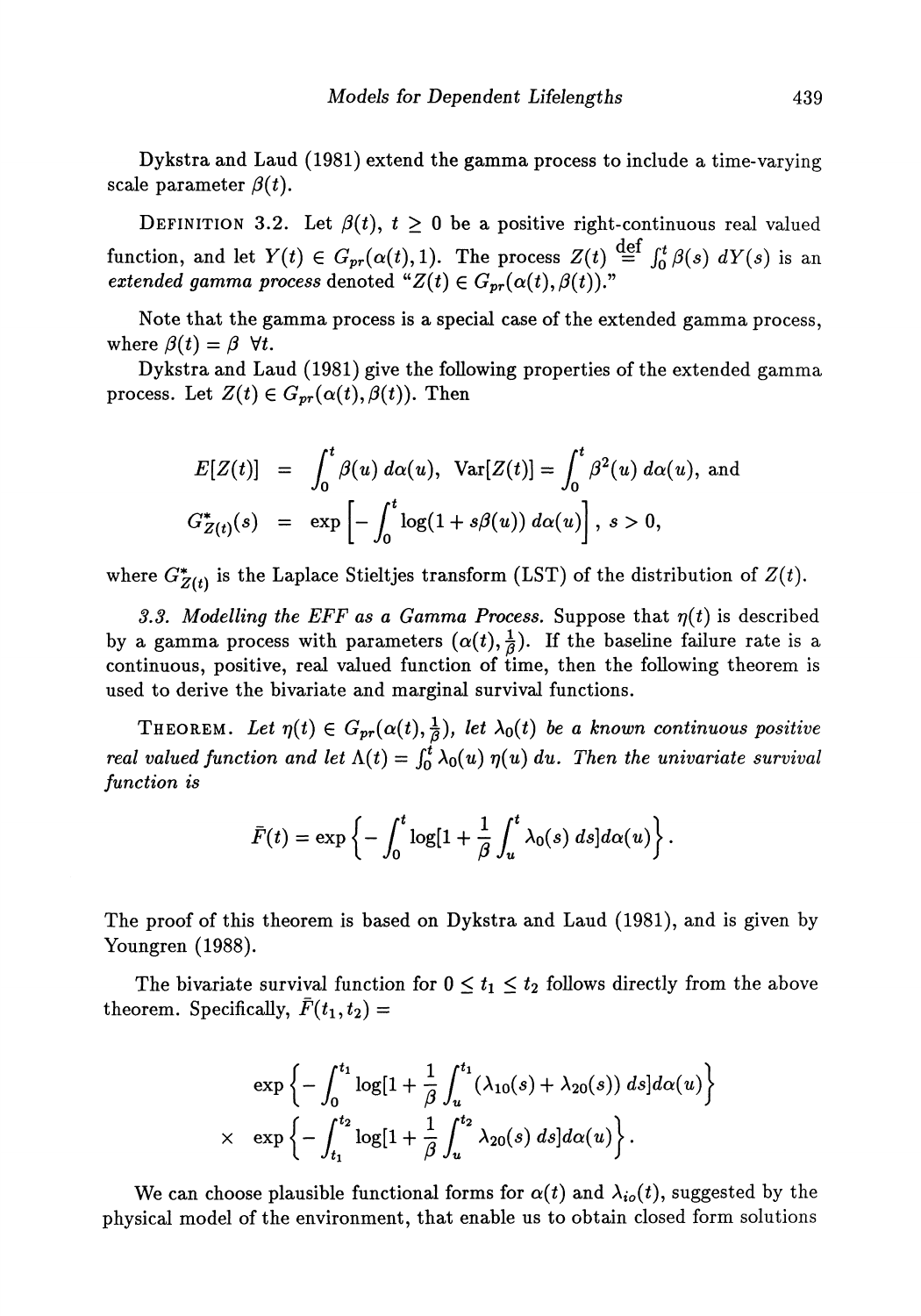for the survival functions. If we use our time-dependent model of Section 3.1,  $\text{wherein } \eta(t) = \sum_{k=0}^{j} C_k, \text{ for } t \in [t_j, t_{j+1}), \text{ then for } s \in [t_\ell, t_{\ell+1}), \eta(t) - \eta(s) = 0$  $\sum_{k=\ell+1}^{j} C_k$  is distributed as gamma with a shape parameter that depends on the length of the interval  $(t - s)$ . This leads, in the limit as  $\Delta t \rightarrow 0$ , to a gamma process with a linear shape function  $\alpha(t)$ , say  $\alpha(t) = \alpha_1 t$ , for some  $\alpha_1 > 0$ ,  $t \geq 0$ .

Assume that  $\eta(t) \in G_{pr}(\alpha_1 t, \frac{1}{\beta})$ , which implies that the component failure rate

is  $\lambda_i(t) = \lambda_{i0}\eta(t) \in G_{pr}(\alpha_1 t, \frac{\lambda_{i0}}{\beta})$ . For convenience let  $\beta_{11} \stackrel{\text{def}}{=} \frac{\lambda_{10}}{\beta}$  and  $\beta_{21} \stackrel{\text{def}}{=} \frac{\lambda_{20}}{\beta}$ then the bivariate survival function for  $0 \le t_1 \le t_2$  is

$$
\begin{array}{rcl}\n\bar{F}(t_1, t_2) & = & \left(1 + (\beta_{11} + \beta_{21})t_1\right)^{\frac{\alpha_1}{(\beta_{11} + \beta_{21})}} \left(1 + \beta_{21}(t_2 - t_1)\right)^{\frac{\alpha_1}{\beta_{21}}} \\
& & \times \left[\frac{1 + \beta_{21}(t_2 - t_1)}{1 + (\beta_{11} + \beta_{21})t_1}\right]^{\alpha_1 t_1} \cdot \left[\frac{e}{1 + \beta_{21}(t_2 - t_1)}\right]^{\alpha_1 t_2}, \quad \text{with}\n\end{array}
$$

marginal failure rate functions  $r_i(t_i) = \alpha_1 \log[1 + \beta_{i1} t_i], i = 1, 2$ .

It is interesting to note that the marginal distributions can also be obtained using an extended gamma process for  $\lambda_i(t)$  with shape parameter  $\alpha(t) = \alpha_1 t$ , and scale parameter  $\frac{\lambda_{i0}(t)}{\beta} = \beta_{i1}t$ .

## REFERENCES

- CHERIAN, K.C. (1941). A bivariate correlated gamma type distribution function. *J. Ind. Math. Soc.* 5 133-144.
- QiNLAR, E. (1980). On a generalization of gamma processes. *J. Appl. Prob.* 17 467-480.
- CURRIT, A. and SINGPURWALLA, N.D. (1988). On the reliability function of a system of components sharing a common environment. *J. Appl Prob.* 25, No. 4, 763-771.
- DAVID, F.N. and Fix, E. (1961). Rank correlation and regressions in a non-normal surface. In *Fourth Berkeley Symposium on Mathematical Statistics and Probability* (J. Neyman, ed.), University of California Press, 1 177-197.
- DOWNTON, F. (1970). Bivariate exponential distributions in reliability theory. /. *Roy. Statist Soc.* B 32 408-417.
- DYKSTRA, R.L. and LAUD, P. (1981). A Bayesian nonparametric approach to reliability. *Ann. Statist.* 9, No. 2, 356-367.
- FERGUSON, T.S. (1973). A Bayesian analysis of some nonparametric problems. *Ann. Statist.* 1, No. 2, 209-230.
- FERGUSON, T.S. and KLASS, M.J. (1972). A representation of independent increment processes without Gaussian components. *Ann. Math. Statist.* 43, No. 5, 1634 1643.
- FERGUSON, T.S. and PHADIA, E.G. (1979). Bayesian nonparametric estimation based on censored data. *Ann. Statist.* 7, No. 1, 163-186.
- FREUND, J.E. (1961). A bivariate extension of the exponential distribution. *J. Amer. Statist. Assoc.* 56 971-977.
- JOHNSON, N.L. and KOTZ, S. (1972). *Distributions in Statistics: Continuous Multivariate Distributions.* John Wiley and Sons, Inc., New York.
- KALBFLEISCH, J.D. (1978). Nonparametric Bayesian analysis of survival time data. *J. Roy. Statist. Soc.* B 40, No. 2, 214-221.